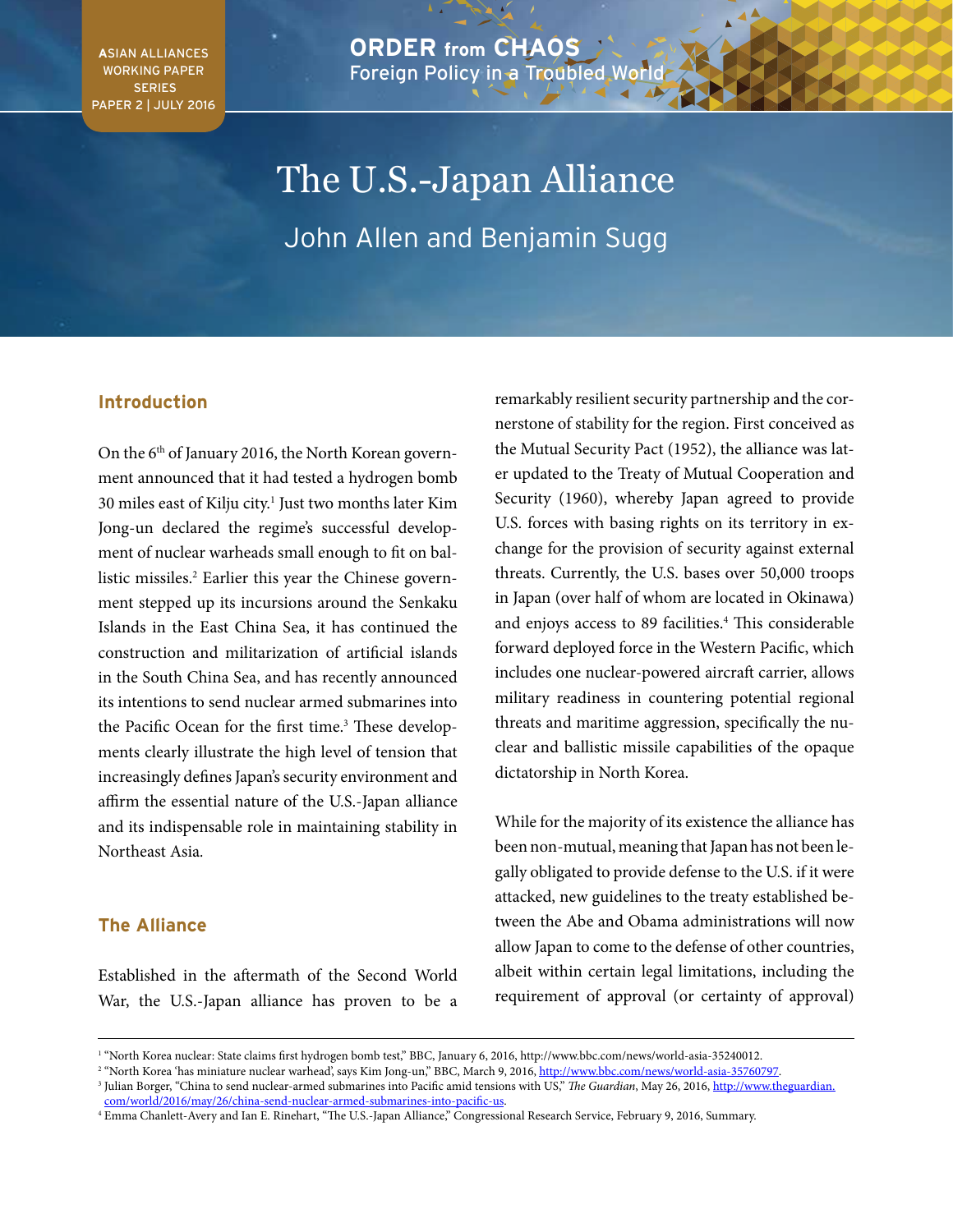by the Japanese Diet.<sup>5</sup> The Japanese government has also conducted various overseas operations that directly contributed to U.S. operations in Afghanistan and Iraq. These included a long-term naval refueling mission in the Indian Ocean supporting U.S. operations in Afghanistan and deploying some 600 troops to Iraq, where Japanese forces played an important role in Iraqi reconstruction operations after the U.S. invasion.<sup>6</sup>

The "operational density," or the extent to which the U.S. and Japanese defense establishments are integrated and participate in exercises together, has steadily grown stronger over the course of the alliance. Both states have increased bilateral coordination and communication, and have sought interoperability in areas such as ballistic missile defense (BMD), cyber security, and the use of space. The Bilateral Joint Operations Command Center at Yokota Air Base is a clear example of the extent of such integration where both parties share information to improve target identification, tracking, and interceptor cueing.<sup>7</sup> Additionally, the U.S. and Japan have participated in a variety of multilateral exercises with other friendly nations in the region, including Australia and the Philippines.

Complementing the security alliance, the U.S. and Japan have grown increasingly closer economically. Japan is currently the United States' fourth largest trading partner, and in 2014 the U.S. conducted

more than \$200 billion in trade with Japan.<sup>8</sup> Both countries have also served key roles in the negotiations involving the Trans-Pacific Partnership Agreement (TPP), a sweeping Pacific free-trade agreement involving 12 nations, which is expected to be voted on by both houses of the U.S. Congress later this year. While elements of bipartisan opposition to the deal certainly pose challenges for ratification, if enacted, the TPP is projected to give Japan an additional 2.7 percent boost in economic growth by 2030, with a more modest boost for the U.S. at 0.4 percent.<sup>9</sup> Additionally, for the past 28 years the U.S. and Japan have collaborated within the science and technology sectors under the auspices of the U.S.-Japan Science and Technology Agreement (1988) which has been particularly beneficial to both sides.

#### **Domestic Tensions**

Although the alliance has endured throughout the post-Cold War era and into the 21st century, the partnership has not been without its difficulties and critics. Arguably one of the most controversial aspects of the security arrangement has been the large number of U.S. forces stationed in Okinawa. According to a recent report by the Congressional Research Service, two regularly cited sources of opposition to the military bases include "(1) concerns that the American presence degrades the local quality-of-life with

<sup>&</sup>lt;sup>5</sup> Jim Garamone, "U.S., Japanese Officials Announce New Defense Guidelines," DoD News, U.S. Department of Defense, April 27, 2015, <u>[http://www.](http://www.defense.gov/News-Article-View/Article/604526/us-japanese-officials-announce-new-defense-guidelines)</u> [defense.gov/News-Article-View/Article/604526/us-japanese-officials-announce-new-defense-guidelines:](http://www.defense.gov/News-Article-View/Article/604526/us-japanese-officials-announce-new-defense-guidelines) Satoru Mori, "The New Security Legislation and Japanese Public Reaction," Tokyo Foundation website (http://www.tokyofoundation.org/en/articles/2015/security-legislation-and-public-reaction). 6 Chanlett-Avery and Rinehart, "Alliance," 29.

<sup>7</sup> Ibid., 19.

<sup>&</sup>lt;sup>8</sup> United States International Trade Commission, "The Year in Trade 2014: Operation of the Trade Agreements Program, 66<sup>th</sup> Report," publication no.<br>4543, July 2015, 24, https://www.usitc.gov/publications/332/old\_pub4543.

<sup>&</sup>lt;sup>9</sup> William Mauldin, "Pacific Trade Pact Set to Give Big Boost to Japan, Vietnam, Malaysia," The Wall Street Journal, January 6, 2016, [http://www.wsj.com/](http://www.wsj.com/articles/pacific-trade-pact-set-to-give-big-boost-to-japan-vietnam-malaysia-1452110460?cb=logged0.31944955856833657) [articles/pacific-trade-pact-set-to-give-big-boost-to-japan-vietnam-malaysia-1452110460?cb=logged0.31944955856833657](http://www.wsj.com/articles/pacific-trade-pact-set-to-give-big-boost-to-japan-vietnam-malaysia-1452110460?cb=logged0.31944955856833657).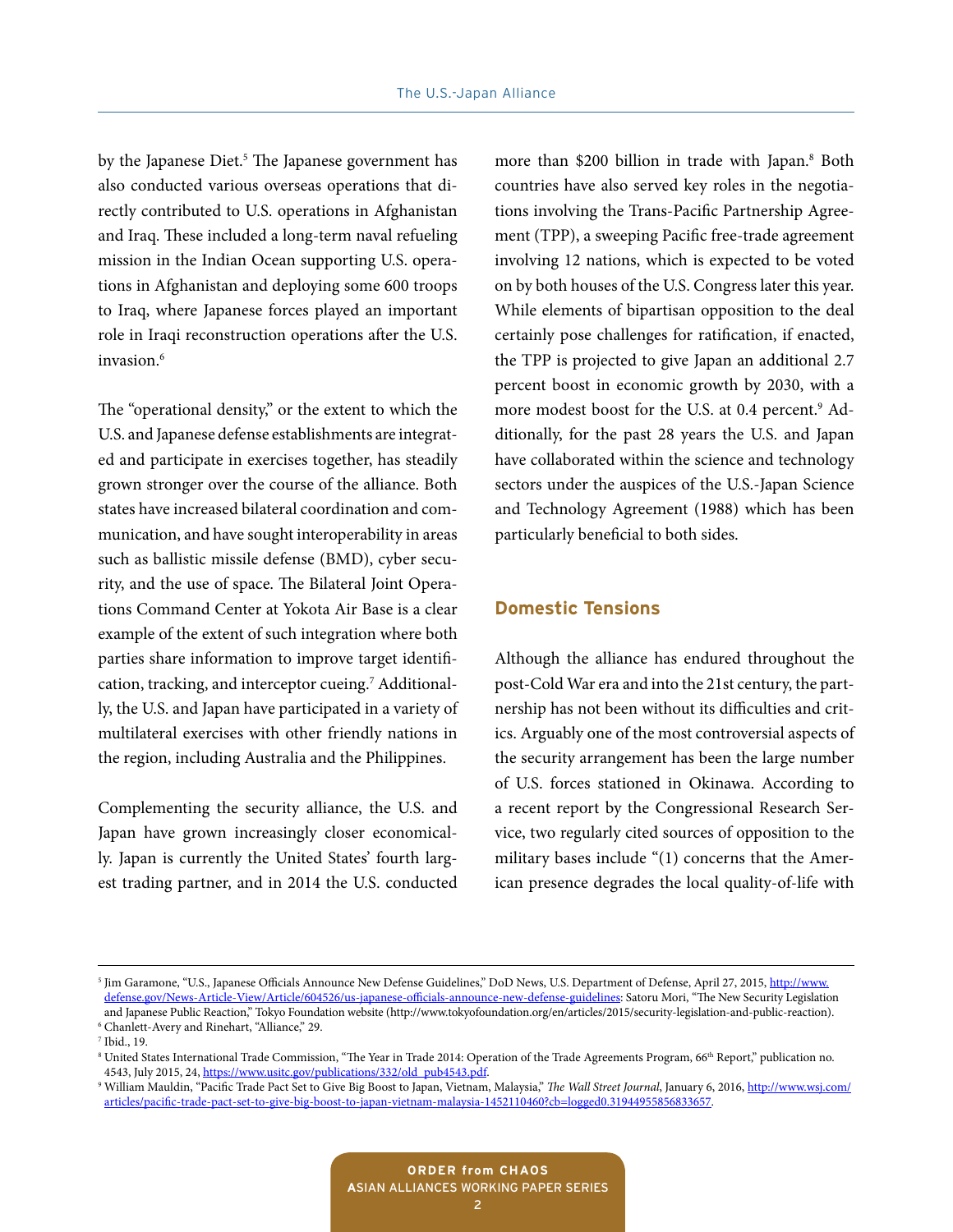regard to personal safety, noise, crime, and the natural environment; and (2) pacifism and anti-militarism."10 As part of a realignment effort between both states to address the issue, there have been plans to relocate Marine Corps Air Station (MCAS) Futenma to a less populated area in the northern portion of the island by 2022 as well as plans to relocate 9,000 marines (and their dependents) to Guam (5000), Australia (2,500), and Hawaii  $(1,500).$ <sup>11</sup> While domestic tensions surrounding the basing issues are likely to continue between the conservative Liberal Democratic Party of Japan (LDP), the liberal Democratic Party (DP), and the locals of Okinawa, the fundamental and strategic premises of the U.S.-Japan alliance remain uncontested.

Within the U.S., there have been calls to examine Japan's overall contribution to the alliance. MIT political scientist Barry Posen has argued that Japan, who is technologically advanced and maintains a high per capita GDP, spends only 1.0 percent of its GDP on defense (compared to the U.S. who spends 4.6 percent), and should thus assume a much larger share of responsibility in maintaining its security.<sup>12</sup> While Posen's comparative analysis on defense spending between allies is worth consideration, it is important to note that the Japanese government provides nearly \$2 billion a year to offset the cost of stationing U.S. forces in Japan by means of both the Special Measures Agreements (SMAs) and the Facilities Improvement Program (FIP).<sup>13</sup>

#### **China**

Largely due to the liberalization reforms enacted during the Deng Xiaoping administration in the late 1970s, China has experienced a rapid and generally continuous degree of economic growth, which in turn has significantly bolstered its ability to project its influence both economically and militarily. The latter is beginning to increase regional alarm. While China's rise has produced some positive outcomes, including but not limited to the improvement of the standard of living for tens of millions of Chinese citizens and the provision of low-cost exports and labor to the global market, its increasingly aggressive maritime behavior in the East and South China Seas poses a serious challenge to regional stability, the strategic balance in the region, and the security of Japan and its neighbors.

A fundamental aspect of China's current and future power projection capabilities in the Asia-Pacific region is its strategy of anti-access/area denial (A2/ AD), and the array of weapons developed in support of this concept. Potential challenges posed by A2/ AD include the barring of U.S. forces and Japanese Self-Defense Forces (SDF) from the near-seas region and the potential to prohibit or interdict the use of the global commons by means of ballistic missiles, submarines, and offensive space and cyberspace assets.<sup>14</sup> Inherent in China's A2/AD strategy is its naval modernization efforts, which as identified by Naval Affairs Specialist Ronald O'Rourke, include its aircraft

<sup>&</sup>lt;sup>10</sup> Emma Chanlett-Avery and Ian E. Rinehart, "The U.S. Military Presence in Okinawa and the Futenma Base Controversy," Congressional Research Service, January 20, 2016, 7.

<sup>&</sup>lt;sup>11</sup> Ibid., 1, 17.

<sup>&</sup>lt;sup>12</sup> Barry R. Posen, "Pull Back: The Case for a Less Activist Foreign Policy," *Foreign Affairs*, January/February 2013, [https://www.foreignaffairs.com/](https://www.foreignaffairs.com/articles/united-states/2013-01-01/pull-back) [articles/united-states/2013-01-01/pull-back.](https://www.foreignaffairs.com/articles/united-states/2013-01-01/pull-back) 13 Chanlett-Avery and Rinehart, "Alliance," 21.

<sup>&</sup>lt;sup>14</sup> Nathan Freier, "The Emerging Anti-Access/Area-Denial Challenge," Center for Strategic and International Studies, May 17, 2012, [https://www.csis.](https://www.csis.org/analysis/emerging-anti-accessarea-denial-challenge) [org/analysis/emerging-anti-accessarea-denial-challenge.](https://www.csis.org/analysis/emerging-anti-accessarea-denial-challenge)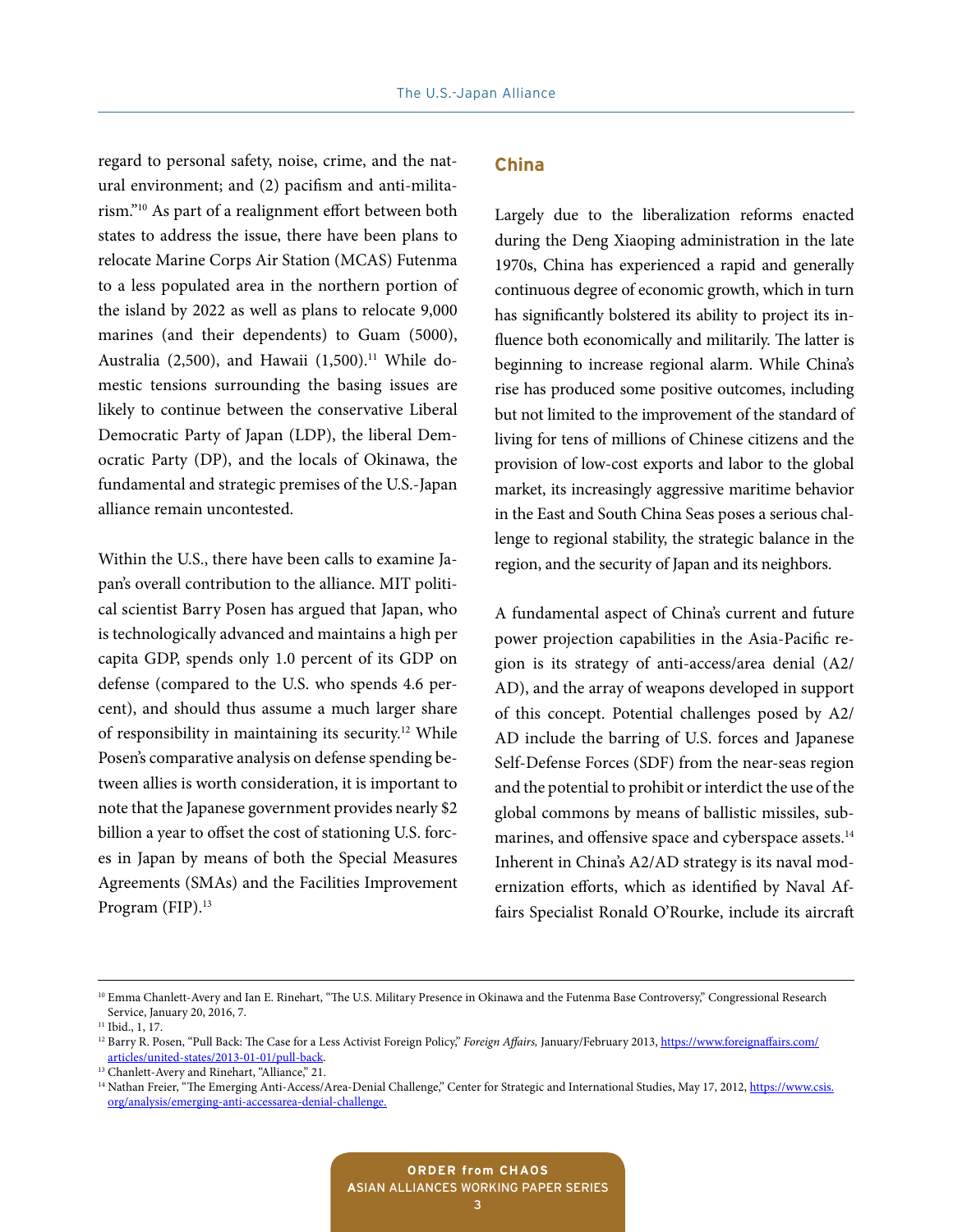carrier program, anti-ship ballistic missiles (ASBMs), anti-ship cruise missiles (ASCMs), land-attack cruise missiles (LACMs), surface-to-air missiles, mines, manned aircraft, unmanned aircraft, submarines, destroyers, frigates, corvettes, patrol craft, amphibious ships, and mine countermeasures ships (MCMs).15 China's announcement in 2013 of a new air defense identification zone (ADIZ) that includes airspace above the Japanese controlled Senkaku Islands potentially serves as a move to advance the country's A2/AD strategy, but more importantly increases the potential for a destabilizing event to take place due to overlapping zones between the two countries.<sup>16</sup> None of China's moves in and of themselves creates the level of provocation or threat that demands a U.S. unilateral or a combined military response, but taken together, the trend line of improved Chinese capabilities with greater assertiveness in the region is worrisome and could potentially create a military confrontation with various escalatory risks.

As described in Article 5 of the 1960 U.S.-Japan security treaty, Japan enjoys extended deterrence provided by the U.S. across all territories under its administration, including the Senkaku Islands. That being said, the U.S. holds a position of neutrality concerning the sovereignty of the islands, which has been interpreted as strategically ambiguous by some.<sup>17</sup> Therefore in addition to countering China's A2/AD strategy, the U.S. must work to assure Japan that its extended deterrence policy is unwavering in the provision of security for Japanese citizens while simultaneously weighing its own national interests in the potential escalation over what currently amounts to a non-existential, offshore, territorial dispute between Japan and China.

#### **North Korea**

The North Korean regime presents a qualitatively different challenge to Japan's security. While certainly aggressive in multiple respects, China is deeply integrated in the world economy and in 2014 conducted over \$340 billion in trade with Japan alone.<sup>18</sup> In contrast, North Korea is an isolated, revisionist state with no such skin in the international game. Demonstrating its disregard for the established security order in the Asia-Pacific region, the North Korean regime has ramped up its nuclear weapons and ballistic missile efforts. At present, North Korea maintains the ability to strike Japan with its Musudan (3,000km) and Nodong missiles (1,300km). Although these missiles are largely viewed as inaccurate (the Musudan has never been tested publically), they certainly remain potential threats to the Japanese population and U.S. forces stationed in Japan*.* 19 Such threats have been noted, and the U.S. and Japan have fostered high levels of cooperation on BMD, including the joint development of the U.S. Navy's RIM-161 Standard Missile 3 (SM-3) ship-based missile system.<sup>20</sup> The two allies have also engaged in developing interoperability with Patriot Advanced Capability-3 surface-to-air interceptor

<sup>&</sup>lt;sup>15</sup> Ronald O'Rourke, "China Naval Modernization: Implications for U.S. Navy Capabilities—Background and Issues for Congress," Congressional Research Service, May 31, 2016, 5.

<sup>&</sup>lt;sup>16</sup> Ian E. Rinehart and Bart Elias, "China's Air Defense Identification Zone (ADIZ)," Congressional Research Service, January 30, 2015.<br><sup>17</sup> Mira Rapp Hooper, "Uncharted Waters: Extended Deterrence and Maritime Disputes,"

<sup>&</sup>lt;sup>18</sup> "JETRO Survey: Analysis of Japan-China Trade in 2014 (Based on imports of both countries)," Japan External Trade Organization, February 5, 2015. [https://www.jetro.go.jp/en/news/releases/2015/20150225183-news.html.](https://www.jetro.go.jp/en/news/releases/2015/20150225183-news.html)<br>
<sup>19</sup> "North Korea's missile programme," [BBC, February 7, 2016,](http://www.raytheon.com/capabilities/products/sm-3/) <u>http://www.bbc.com/news/world-asia-17399847</u>.<br>
<sup>20</sup> "Standard Missile-3," Raytheon, <u>ht</u>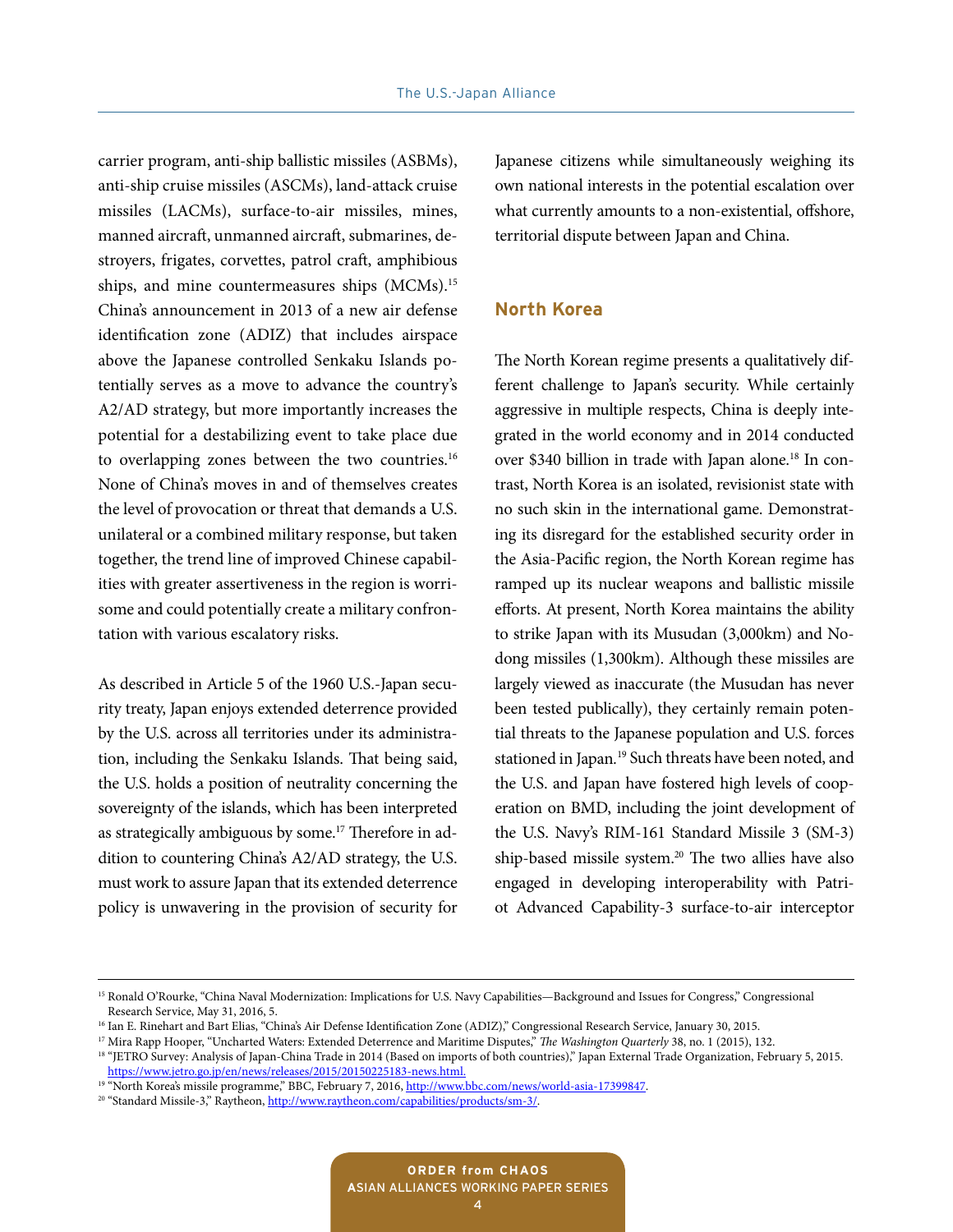batteries (PAC-3), and Japanese officials have shown strong interest in purchasing the Terminal High Altitude Area Defense system (THAAD) and the Aegis Ashore system.<sup>21</sup>

Following its formal withdrawal from the Non-Proliferation Treaty (NPT) in early 2003, North Korea accelerated its nuclear ambitions and in 2006 conducted its first nuclear weapons test. Since 2006 there have been additional tests, all of which have unsurprisingly raised tensions with its neighbors, including its sole regional partner, China. While unconfirmed by the international community and the nonproliferation regime, and widely dismissed as a hoax, North Korea's recent announcement of its successful test of a hydrogen bomb illustrates its intentions to challenge the existing order and the security of U.S. allies in the Asia-Pacific region.

Geography necessitates that one of Japan's primary national interests is the maintenance of stability on the Korean peninsula. The security threat posed by the North Korean regime underscores the importance of working to improve relations between South Korea and Japan in order to ultimately establish effective trilateral coordination in Northeast Asia. The distrust between Japanese and South Korean officials, which is largely due to the countries' antagonistic relationship during the 20th century and past aggressions by Imperial Japan, is a diplomatic obstacle between two liberal, free-market democracies that face nearly identical threats to their security.<sup>22</sup> Although the re-establishment of broad-based ties between South Korea and Japan is a complicated and difficult process, it will be a crucial factor in Japan's ability to counter future aggression by both North Korea and China.

#### **Conclusion**

Threats in Northeast Asia will most likely continue to diversify for the near future, and therefore the relevance of the U.S.-Japan alliance will only increase in maintaining regional stability. Since 1945 U.S.-Japanese relations have weathered numerous wars (some of which took place in the region), the collapse of the Soviet Union, and the proliferation of transnational terrorism. As noted above, the tensions and disagreements that exist between the two countries on issues concerning basing in Okinawa and the asymmetry in defense spending are largely tactical and do not undermine the alliance in any strategic sense. In the context of the current U.S. "rebalancing" to the Pacific, the alliance is imperative to addressing the rise of China and the provocations of North Korea.

China's rise has produced a variety of geopolitical effects and consequences. As previously stated, its demeanor has become increasingly aggressive in its maritime operations in both the East and South China Seas. China's emerging A2/AD strategy, coupled with its long-term and well-resourced military modernization and its territorial claims on the Senkaku Islands are of immediate concern for Japan. Additionally, North Korea's nuclear and ballistic missile programs risk destabilizing the entire region. The regime's opaque and hostile behavior acts as a constant and clear reminder of the importance for the U.S. to work on building trust and bridging relations between South Korean and Japanese governments.

At a time when one of America's closest allies is facing a variety of threats, some of which are existential, there are few things more damaging than fostering

21 Rachel Hoff, "U.S.-Japan Missile Defense Cooperation: Increasing Security and Cutting Costs," American Action Forum, December 2, 2015.

<sup>&</sup>lt;sup>22</sup> Chanlett-Avery and Rinehart, "Alliance," 10.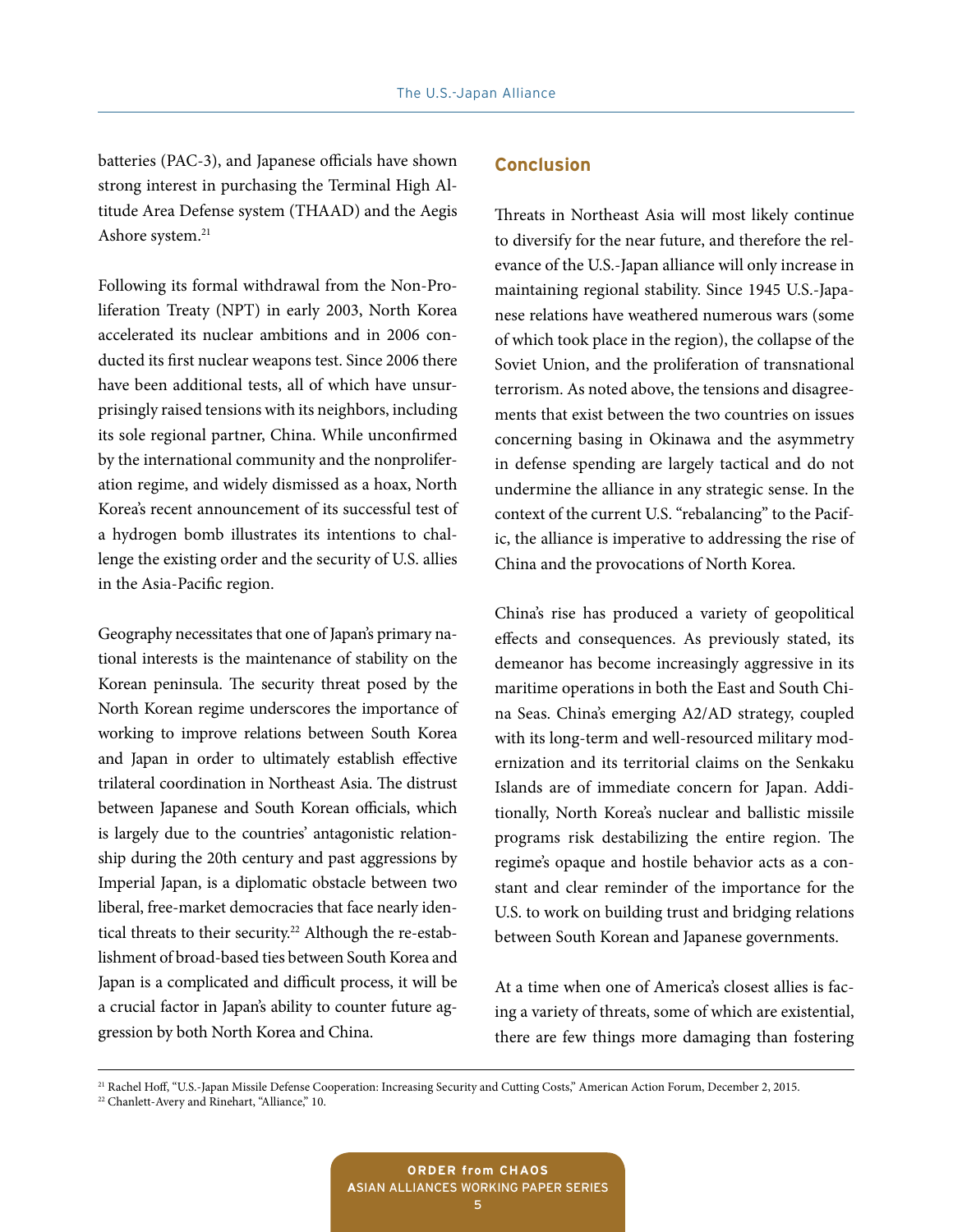ambiguity about U.S. commitments to the maintenance of security and stability in the Asia Pacific. Fiscal and political constraints will undoubtedly influence future relations between both countries, but these inescapable forces should not hinder Washington's ability to assure Japan that its security, as well as the security of its neighbors, is deep-seated in U.S. grand strategy and the balance of power in the region.